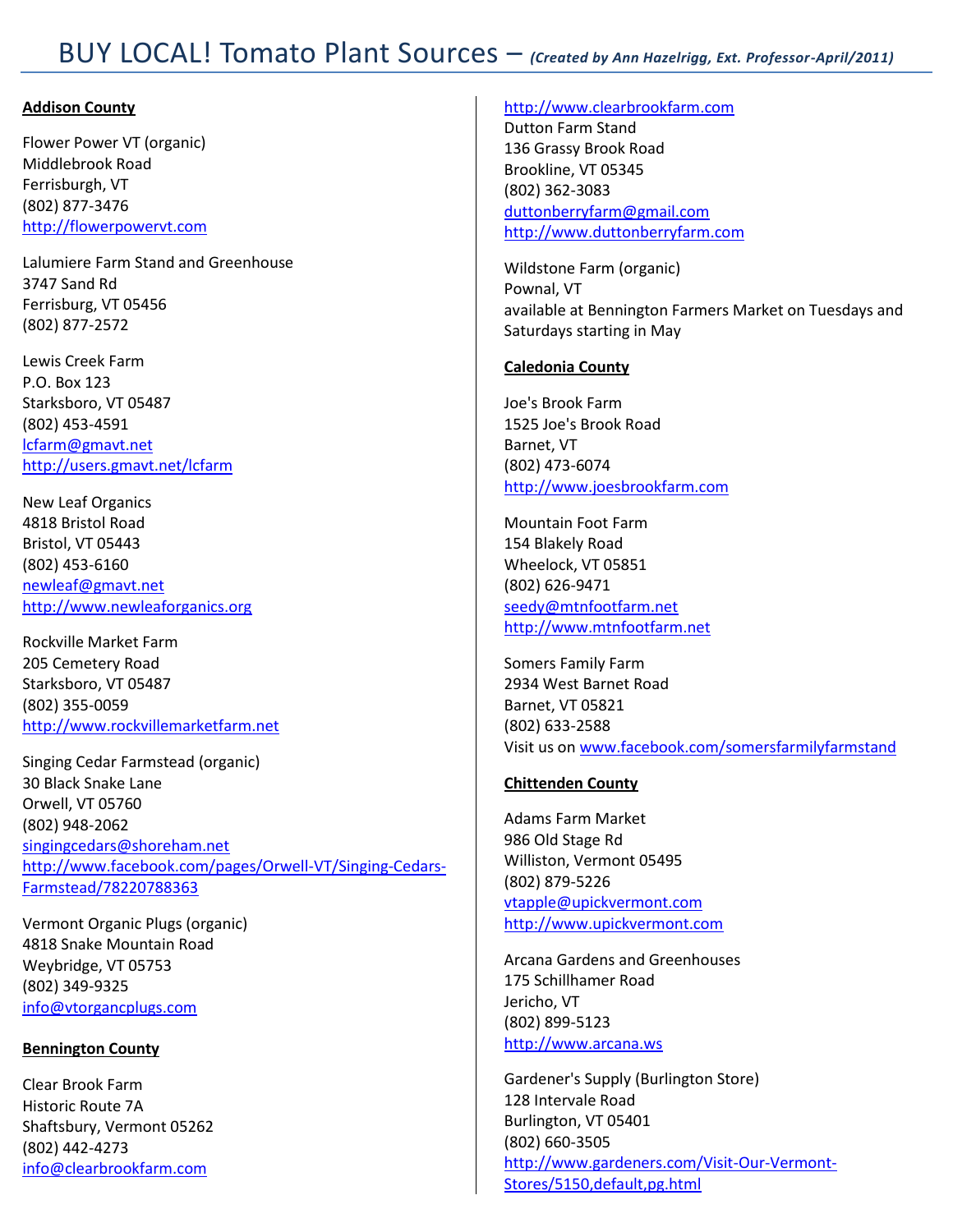Gardener's Supply (Williston Store) 472 Marshall Ave. Williston, VT 05495 (802) 658-2433 [http://www.gardeners.com/Visit-Our-Vermont-](http://www.gardeners.com/Visit-Our-Vermont-Stores/5150,default,pg.html)[Stores/5150,default,pg.html](http://www.gardeners.com/Visit-Our-Vermont-Stores/5150,default,pg.html)

Jericho Settlers' Farm 22 Barber Farm Rd Jericho, VT 05465 (802) 899-4000 [jsfarmvt@gmail.com](mailto:jsfarmvt@gmail.com) [http://www.jerichosettlersfarm.com](http://www.jerichosettlersfarm.com/)

Norris Berry Farm 686 Davis Rd Hinesburg, VT 05461 (802) 453-3739 [norrisberryfarm@gmavt.net](mailto:norrisberryfarm@gmavt.net)

Red Wagon Plants 2408 Shelburne Falls Rd Hinesburg, VT 05461 (802) 482-4060 [http://redwagonplants.com](http://redwagonplants.com/)

## **Franklin County**

Balsam Acres 365 Carpenter Hill Road Georgia, VT 05478 (802) 527-8279 [balsamacres@myfairpoint.net](mailto:balsamacres@myfairpoint.net)

Hudak Farm 599 St. Albans Rd., Rte.7 Swanton VT 05488 802-527-1147 [Hudy6@comcast.net](mailto:Hudy6@comcast.net)

# **Grand Isle County**

Savage Gardens (organic) 303 Savage Point Rd North Hero, VT 05474 (802) 372-9789 [savagegardens@me.com](mailto:savagegardens@me.com) [http://www.savagegardensvt.com](http://www.savagegardensvt.com/)

# **Lamoille County**

Bean Hill Greenhouse (organic) 542 Hayford Rd. Lake Elmore, VT 05657

Sandiwood Farm (organic) 1665 Town Hill Rd. Wolcott, VT 05680 (802) 888-2881

# [www.vtpuresyrup.com](http://www.vtpuresyrup.com/)

also available at Stowe Farmer's Market on Sundays starting in May

Valley Dream Farm (organic) 5901 Pleasant Valley Road Cambridge, VT 05444 (802) 644-6598 [valleydream@wildblue.net](mailto:valleydream@wildblue.net) [http://www.valleydreamfarm.com](http://www.valleydreamfarm.com/)

## **Orange County**

Cedar Circle Farm (organic) 225 Pavillion Rd. East Thetford VT 05043 802-785-4737 cedarcirclefarm.org

Crossroad Farm 811 West Fairlee Road Fairlee, VT 05045 (802) 333-4455 [http://www.crossroadfarm.com](http://www.crossroadfarm.com/)

Spring Chicken Farm 297 Topsham-Corinth Rd Topsham, VT 05076 (802) 439-6077

Spruce Lane Farm (organic-not certified) 501 Kibbee Rd. Brookfield VT 05036 802-276-3038 [llipkvich@gmail.com](mailto:llipkvich@gmail.com)

# **Orleans County**

Berry Creek Farm PO Box 76 Westfield, VT 05874 (802) 744-2406 [berrycreekfarmvt@comcast.net](mailto:berrycreekfarmvt@comcast.net) [http://www.berrycreekfarmvt.com](http://www.berrycreekfarmvt.com/)

Woods Edge Farm 39 Swamp Road Greensboro, VT 05841 (802) 533-7455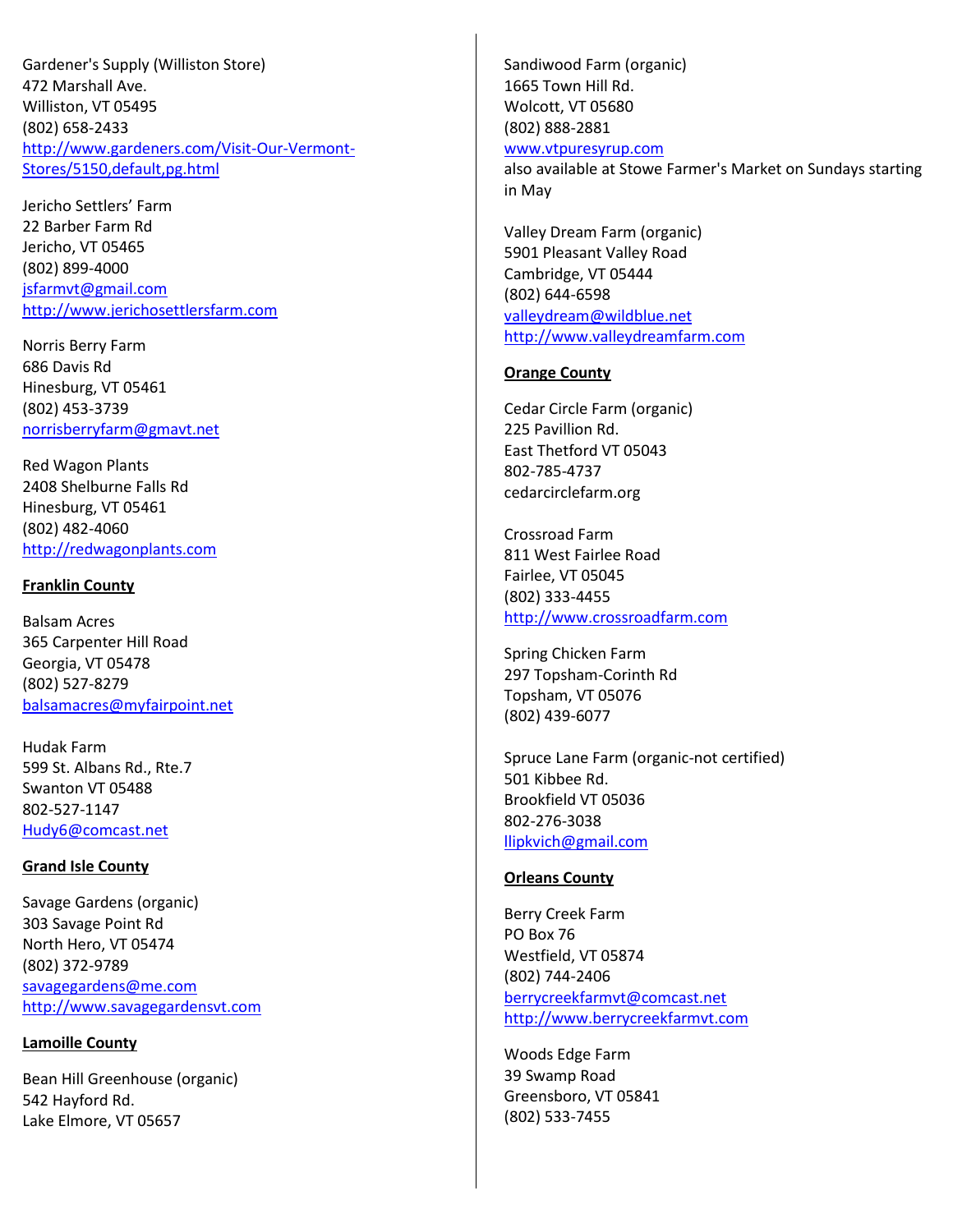### **Rutland County**

Alchemy Gardens 2658 Northam Rd. Shrewsbury VT 05738 802-492-2087 [alchemygardens@gmail.com](mailto:alchemygardens@gmail.com) [http://alchemygardensvt.com](http://alchemygardensvt.com/)

Wood's Market Garden 93 Wood Lane Brandon, VT 05733 (802) 247-6630 [woodsmarketgarden@msn.com](mailto:woodsmarketgarden@msn.com) [http://www.woodsmarketgarden.com](http://www.woodsmarketgarden.com/)

#### **Washington County**

Amanda's Greenhouse Rt. 215 So. Marshfield, VT 05658 (802) 426-3783 [amanda@amandasgreenhouse.com](mailto:amanda@amandasgreenhouse.com) [http://amandasgreenhouse.com](http://amandasgreenhouse.com/)

Cate Farm (organic) 135 Cate Farm Road Plainfield, VT 05667 (802) 454-7157 [catefarm@gmail.com](mailto:catefarm@gmail.com) [http://www.catefarm.com](http://www.catefarm.com/)

Charles Morse 232 Thompson Hill Northfield, VT 05663 (802) 485-8586 [clmorse@tds.net](mailto:clmorse@tds.net) also available at Northfield Farmers Market on Tuesdays

Ellie's Farm Market West Berlin - 7 miles South of Montpelier on Route 12 (802) 485-7968

Evergreen Gardens Cabin Lane Waterbury Center, VT 05677 (802) 244-8523 or (802) 892-9716 [evergardens@yahoo.com](mailto:evergardens@yahoo.com) [http://www.evergreengardensvt.com](http://www.evergreengardensvt.com/)

Green Mountain Girls Farm 923 Loop Road Northfield, VT 05663 (802) 505-1768 [greenmtngirls@gmail.com](mailto:greenmtngirls@gmail.com) [http://vermontfarm.blogspot.com](http://vermontfarm.blogspot.com/) Highland Gardens 84 Vt. Route 12 Middlesex, VT 05602 (802) 223-1703 [plantstarter@gmail.com](mailto:plantstarter@gmail.com)

Littlewood Farm (organic) 641 Recreation Field Road Plainfield, VT 05667 (802) 454-8466 [http://littlewoodfarm.org](http://littlewoodfarm.org/)

Pebble Brook Farm Williams Rd Northfield, VT (802) 595-0656 [chip@pebblebrookfarmvt.com](mailto:chip@pebblebrookfarmvt.com) [http://www.pebblebrookfarmvt.com](http://www.pebblebrookfarmvt.com/)

Splendid Oak Farm (organic) 49 Haggett Rd Montpelier, VT 05602 (802) 223-2577 [judy.murphy4@comcast.net](mailto:judy.murphy4@comcast.net)

#### **Windham County**

Anjali Farms, LLC 395 Middleton Road South Londonderry, VT 05155 (802) 824-4658 [info@anjalifarms.com](mailto:info@anjalifarms.com)

Old Schoolhouse Plantery 350 Hinesburg Road Brattleboro, VT 05301 [oldschoolhouseplantery@hotmail.com](mailto:oldschoolhouseplantery@hotmail.com) [http://www.oldschoolhouseplantery.com](http://www.oldschoolhouseplantery.com/)

Sowing Peace Farm 3532 Westminster West Rd. Putney, VT 05345-9378 (802) 387-2781 [tatianas@sover.net](mailto:tatianas@sover.net)

Walker Farm (Organic) 1190 US Route 5 East Dummerston VT 05346 802-254-2051 [www.walkerfarm.com](http://www.walkerfarm.com/) [www.facebook/walkerfarm](http://www.facebook/walkerfarm)